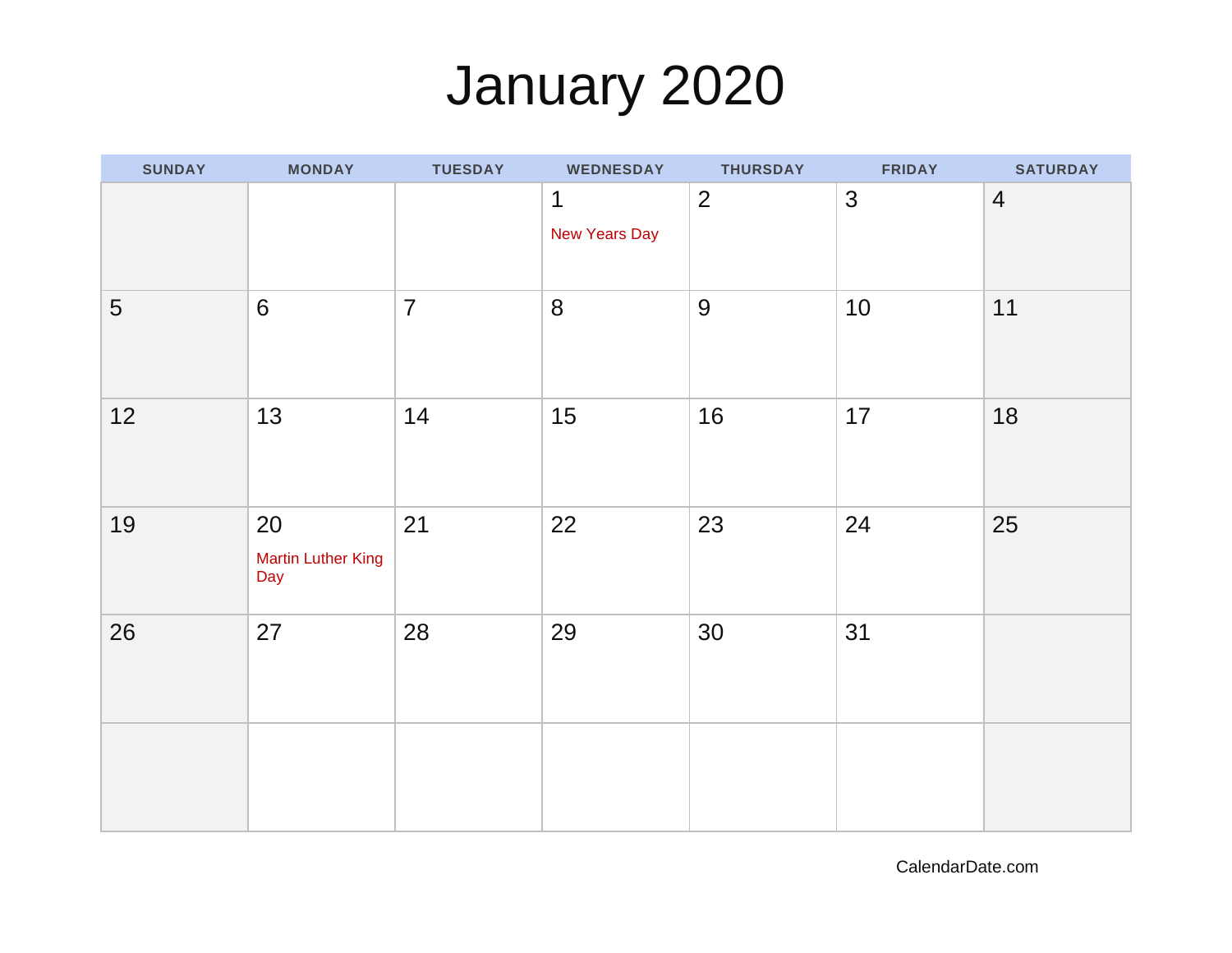## February 2020

| <b>SUNDAY</b>  | <b>MONDAY</b>               | <b>TUESDAY</b> | <b>WEDNESDAY</b> | <b>THURSDAY</b> | <b>FRIDAY</b>                | <b>SATURDAY</b> |
|----------------|-----------------------------|----------------|------------------|-----------------|------------------------------|-----------------|
|                |                             |                |                  |                 |                              | $\mathbf{1}$    |
| $\overline{2}$ | $\mathfrak{S}$              | $\overline{4}$ | 5                | $6\phantom{1}6$ | $\overline{7}$               | 8               |
| 9              | 10                          | 11             | 12               | 13              | 14<br><b>Valentine's Day</b> | 15              |
| 16             | 17<br><b>Presidents Day</b> | 18             | 19               | 20              | 21                           | 22              |
| 23             | 24                          | 25             | 26               | 27              | 28                           | 29              |
|                |                             |                |                  |                 |                              |                 |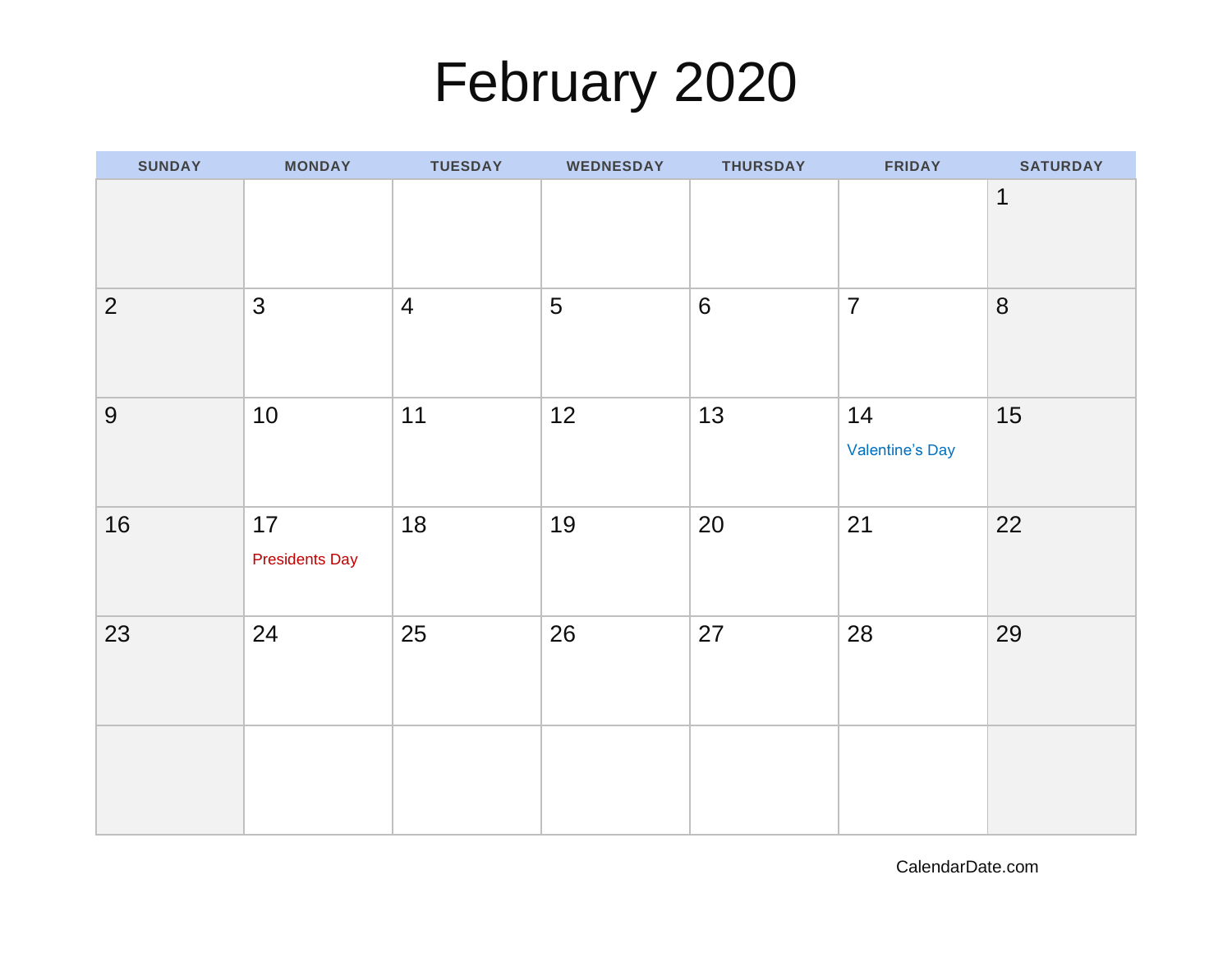## March 2020

| <b>SUNDAY</b>                               | <b>MONDAY</b>  | <b>TUESDAY</b>          | <b>WEDNESDAY</b> | <b>THURSDAY</b> | <b>FRIDAY</b> | <b>SATURDAY</b> |
|---------------------------------------------|----------------|-------------------------|------------------|-----------------|---------------|-----------------|
| $\mathbf 1$                                 | $\overline{2}$ | 3                       | $\overline{4}$   | 5               | $6\,$         | $\overline{7}$  |
| $\,8\,$<br>Daylight Saving<br><b>Starts</b> | 9              | $10$                    | 11               | 12              | 13            | 14              |
| 15                                          | 16             | 17<br>St. Patrick's Day | 18               | 19              | 20            | 21              |
| 22                                          | 23             | 24                      | 25               | 26              | 27            | 28              |
| 29                                          | 30             | 31                      |                  |                 |               |                 |
|                                             |                |                         |                  |                 |               |                 |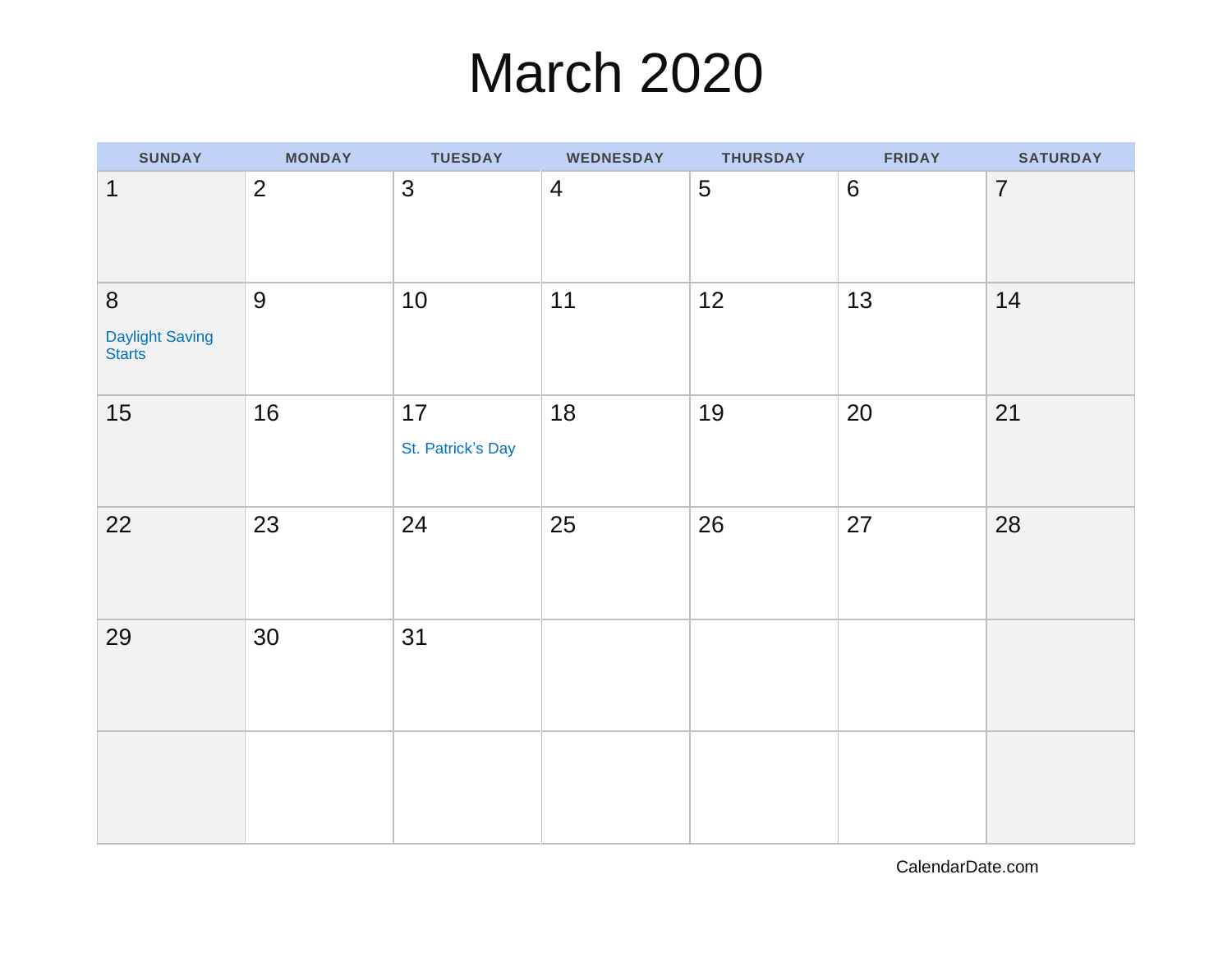# April 2020

| <b>SUNDAY</b> | <b>MONDAY</b>   | <b>TUESDAY</b> | <b>WEDNESDAY</b> | <b>THURSDAY</b> | <b>FRIDAY</b> | <b>SATURDAY</b> |
|---------------|-----------------|----------------|------------------|-----------------|---------------|-----------------|
|               |                 |                | $\mathbf 1$      | $\overline{2}$  | 3             | $\overline{4}$  |
| 5             | $6\phantom{1}6$ | $\overline{7}$ | 8                | $9$             | 10            | 11              |
| 12<br>Easter  | 13              | 14             | 15               | 16              | 17            | 18              |
| 19            | 20              | 21             | 22               | 23              | 24            | 25              |
| 26            | 27              | 28             | 29               | 30              |               |                 |
|               |                 |                |                  |                 |               |                 |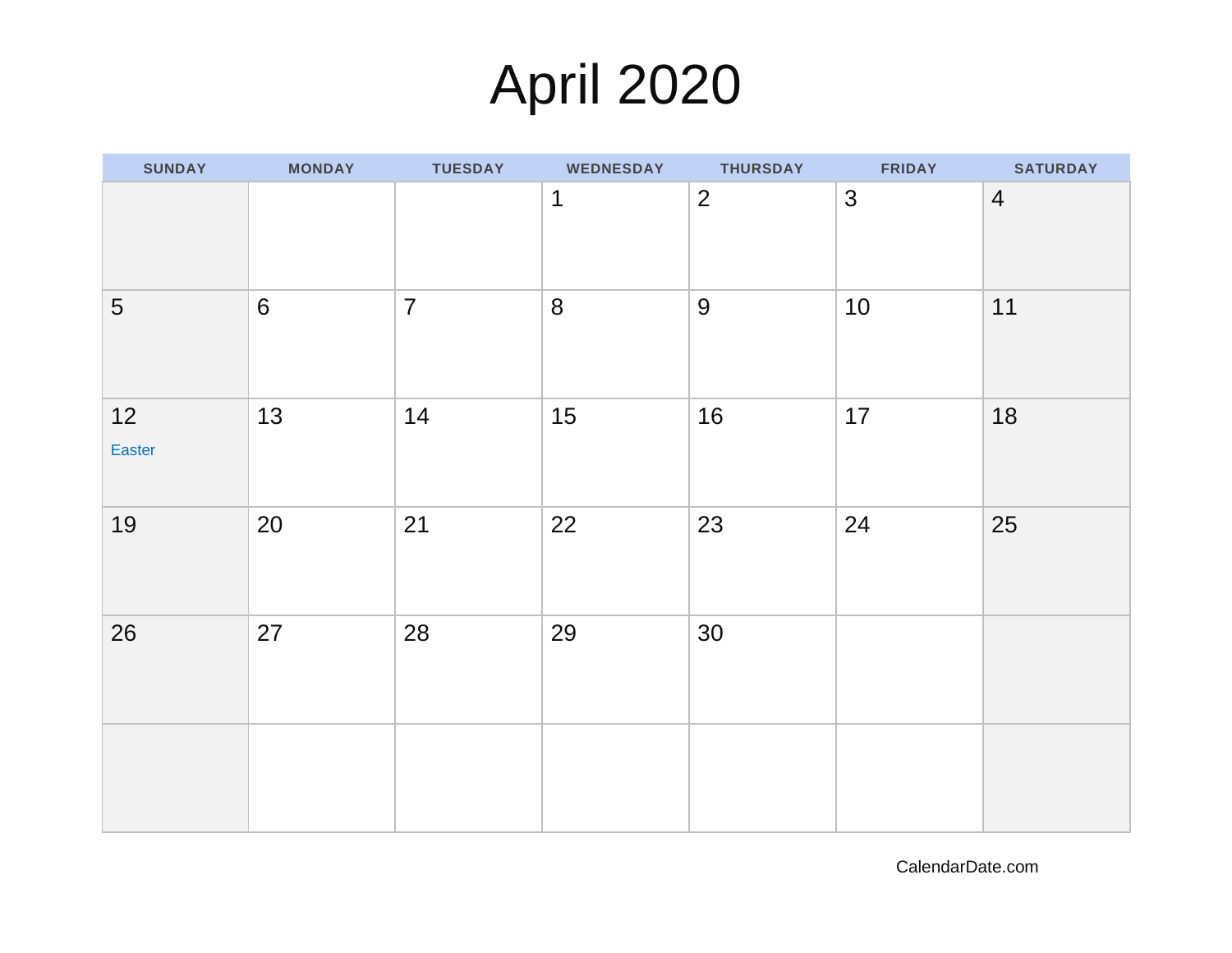### May 2020

| <b>SUNDAY</b>        | <b>MONDAY</b>             | <b>TUESDAY</b> | <b>WEDNESDAY</b> | <b>THURSDAY</b> | <b>FRIDAY</b>  | <b>SATURDAY</b> |
|----------------------|---------------------------|----------------|------------------|-----------------|----------------|-----------------|
|                      |                           |                |                  |                 | $\mathbf 1$    | $\overline{2}$  |
| $\mathfrak{S}$       | $\overline{4}$            | 5              | $6\phantom{a}$   | $\overline{7}$  | $8\phantom{1}$ | 9               |
| $10$<br>Mother's Day | 11                        | 12             | 13               | 14              | 15             | 16              |
| 17                   | 18                        | 19             | 20               | 21              | 22             | 23              |
| 24                   | 25<br><b>Memorial Day</b> | 26             | 27               | 28              | 29             | 30              |
| 31                   |                           |                |                  |                 |                |                 |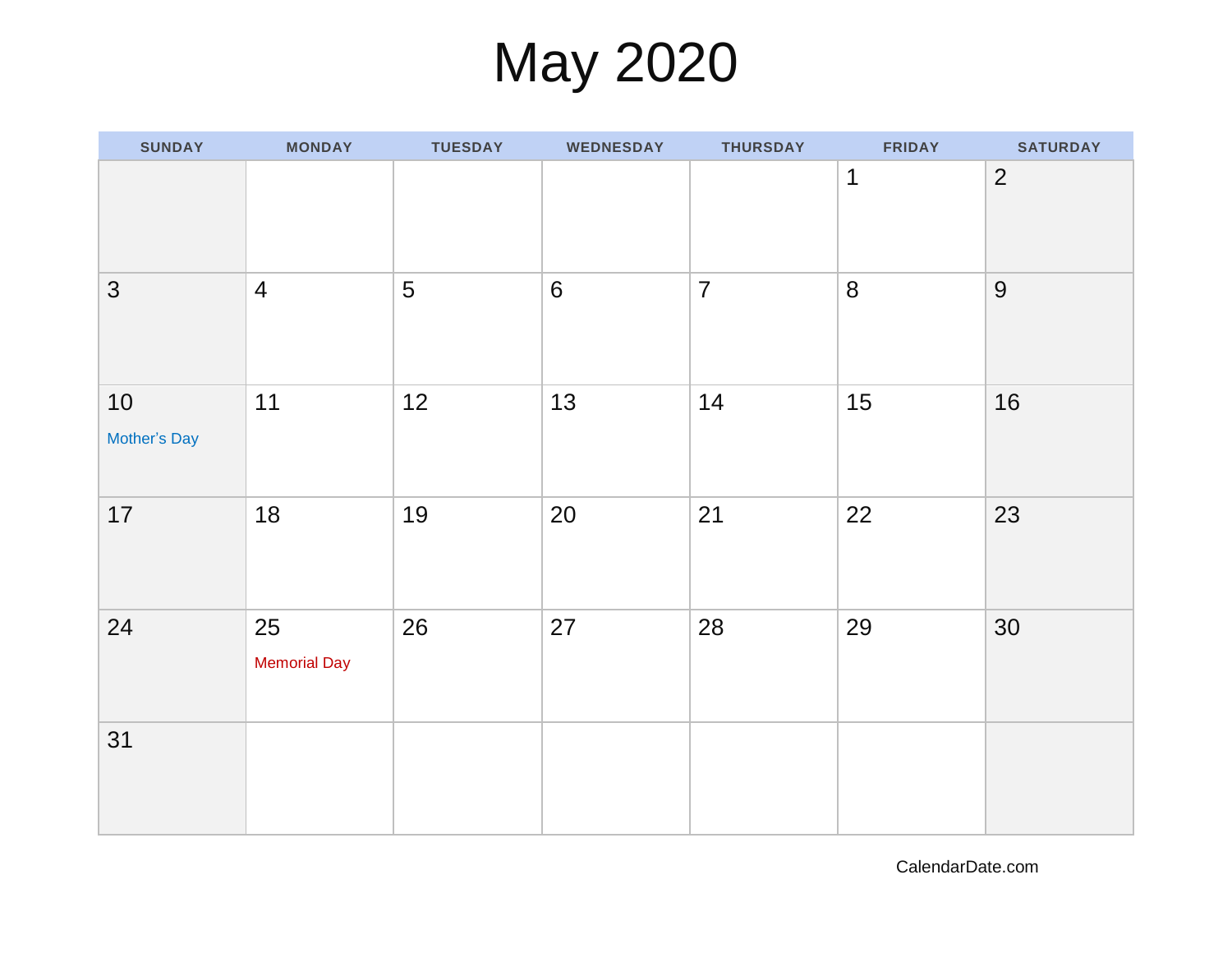### June 2020

| <b>SUNDAY</b>      | <b>MONDAY</b>    | <b>TUESDAY</b> | <b>WEDNESDAY</b> | <b>THURSDAY</b> | <b>FRIDAY</b> | <b>SATURDAY</b> |
|--------------------|------------------|----------------|------------------|-----------------|---------------|-----------------|
|                    | $\mathbf 1$      | $\overline{2}$ | 3                | $\overline{4}$  | 5             | $6\phantom{1}$  |
| $\overline{7}$     | $\boldsymbol{8}$ | 9              | 10               | 11              | 12            | 13              |
| 14                 | 15               | 16             | 17               | 18              | 19            | 20              |
| 21<br>Father's Day | 22               | 23             | 24               | 25              | 26            | 27              |
| 28                 | 29               | 30             |                  |                 |               |                 |
|                    |                  |                |                  |                 |               |                 |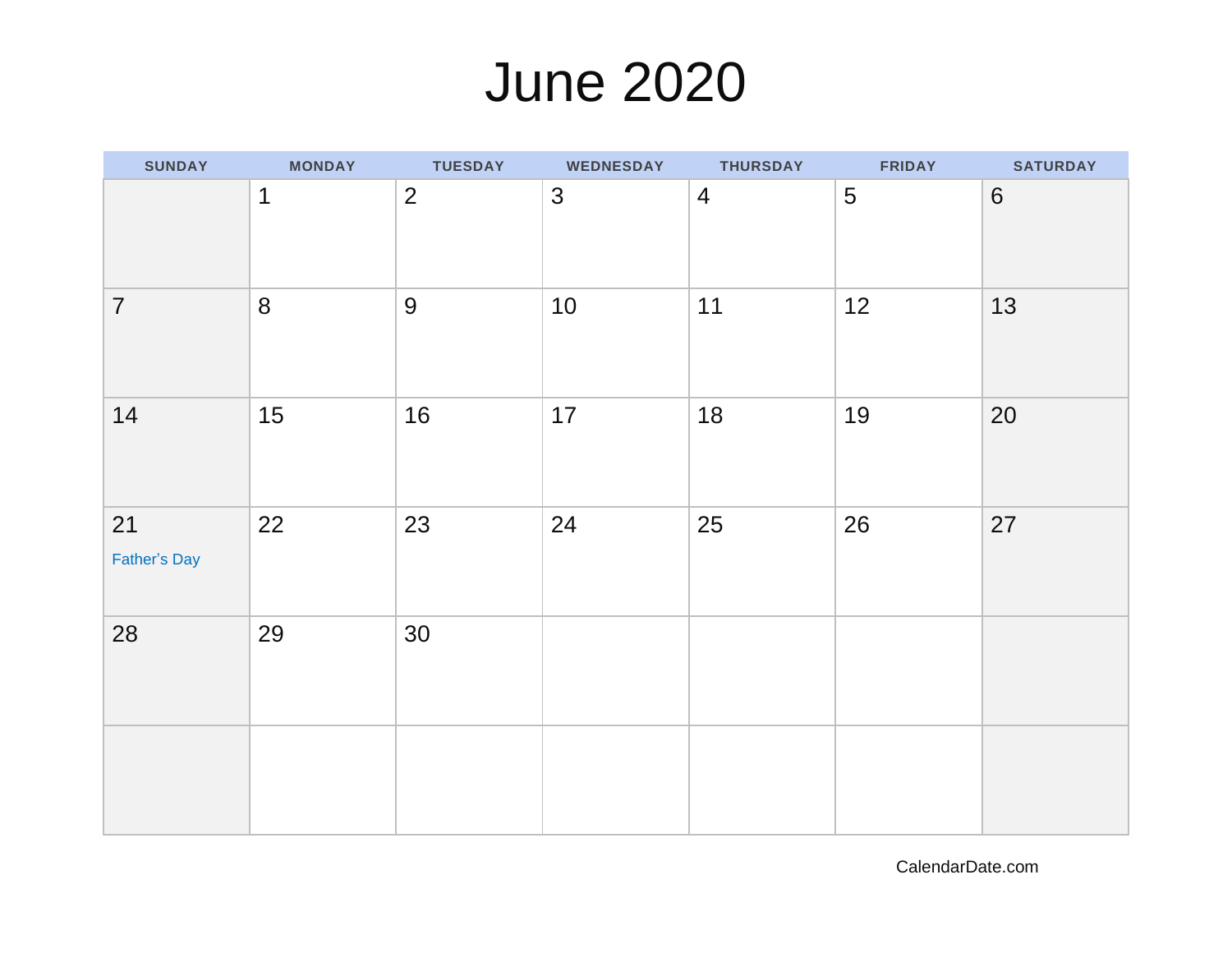## July 2020

| <b>SUNDAY</b> | <b>MONDAY</b>  | <b>TUESDAY</b> | <b>WEDNESDAY</b> | <b>THURSDAY</b> | <b>FRIDAY</b> | <b>SATURDAY</b>                    |
|---------------|----------------|----------------|------------------|-----------------|---------------|------------------------------------|
|               |                |                | $\mathbf 1$      | $\overline{2}$  | 3             | $\overline{4}$<br>Independence Day |
| 5             | $6\phantom{a}$ | $\overline{7}$ | 8                | $9$             | 10            | 11                                 |
| 12            | 13             | 14             | 15               | 16              | 17            | 18                                 |
| 19            | 20             | 21             | 22               | 23              | 24            | 25                                 |
| 26            | 27             | 28             | 29               | 30              | 31            |                                    |
|               |                |                |                  |                 |               |                                    |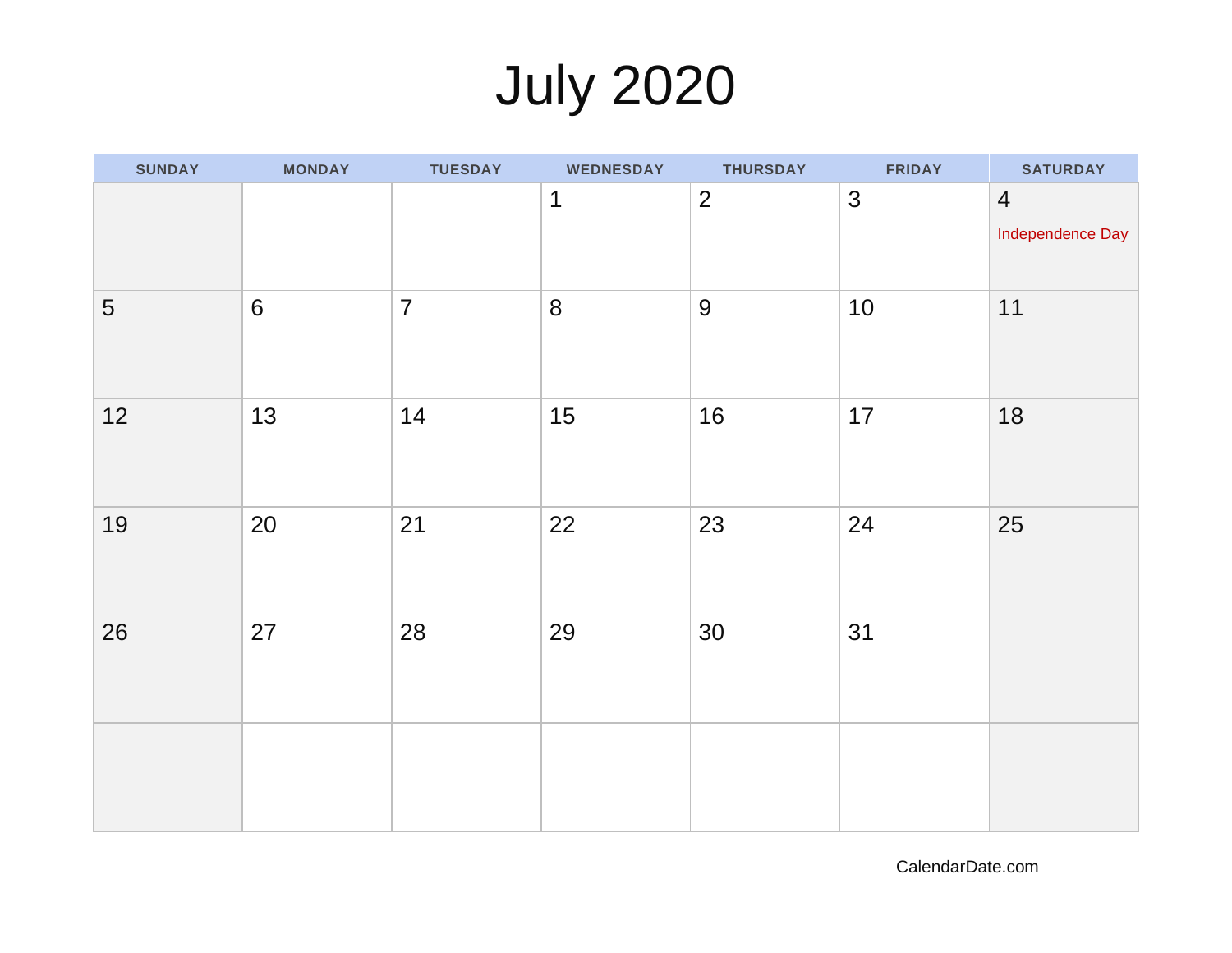# August 2020

| <b>SUNDAY</b>  | <b>MONDAY</b>  | <b>TUESDAY</b> | <b>WEDNESDAY</b> | <b>THURSDAY</b> | <b>FRIDAY</b>  | <b>SATURDAY</b>  |
|----------------|----------------|----------------|------------------|-----------------|----------------|------------------|
|                |                |                |                  |                 |                | 1                |
| $\overline{2}$ | $\mathfrak{Z}$ | $\overline{4}$ | 5                | $6\,$           | $\overline{7}$ | $\boldsymbol{8}$ |
| 9              | 10             | 11             | 12               | 13              | 14             | 15               |
| 16             | 17             | 18             | 19               | 20              | 21             | 22               |
| 23             | 24             | 25             | 26               | 27              | 28             | 29               |
| 30             | 31             |                |                  |                 |                |                  |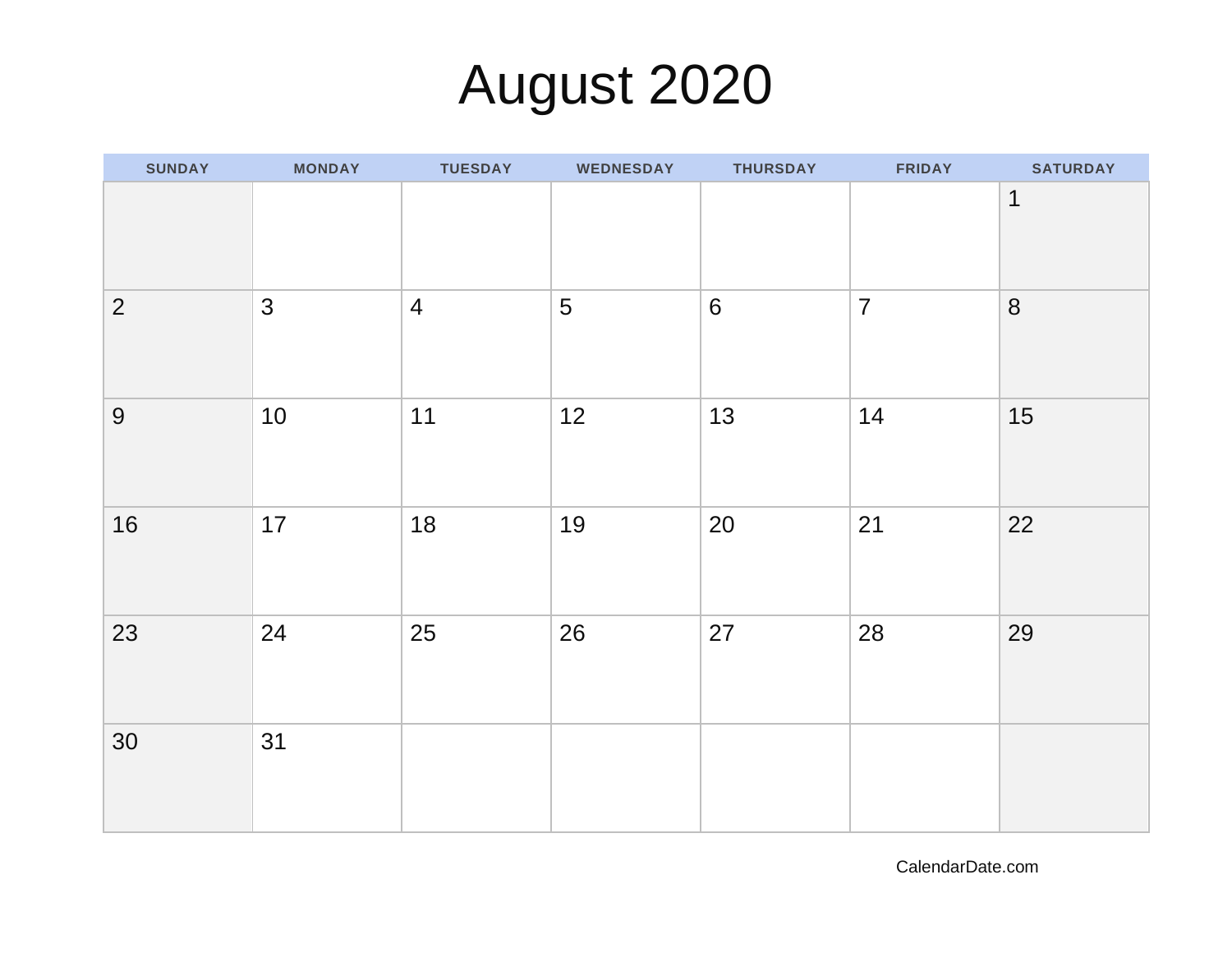## September 2020

| <b>SUNDAY</b>  | <b>MONDAY</b>               | <b>TUESDAY</b>   | <b>WEDNESDAY</b> | <b>THURSDAY</b> | <b>FRIDAY</b>  | <b>SATURDAY</b> |
|----------------|-----------------------------|------------------|------------------|-----------------|----------------|-----------------|
|                |                             | $\mathbf 1$      | $\overline{2}$   | 3               | $\overline{4}$ | 5               |
| $6\phantom{a}$ | $\overline{7}$<br>Labor Day | $\boldsymbol{8}$ | 9                | 10              | 11             | 12              |
| 13             | 14                          | 15               | 16               | 17              | 18             | 19              |
| 20             | 21                          | 22               | 23               | 24              | 25             | 26              |
| 27             | 28                          | 29               | 30               |                 |                |                 |
|                |                             |                  |                  |                 |                |                 |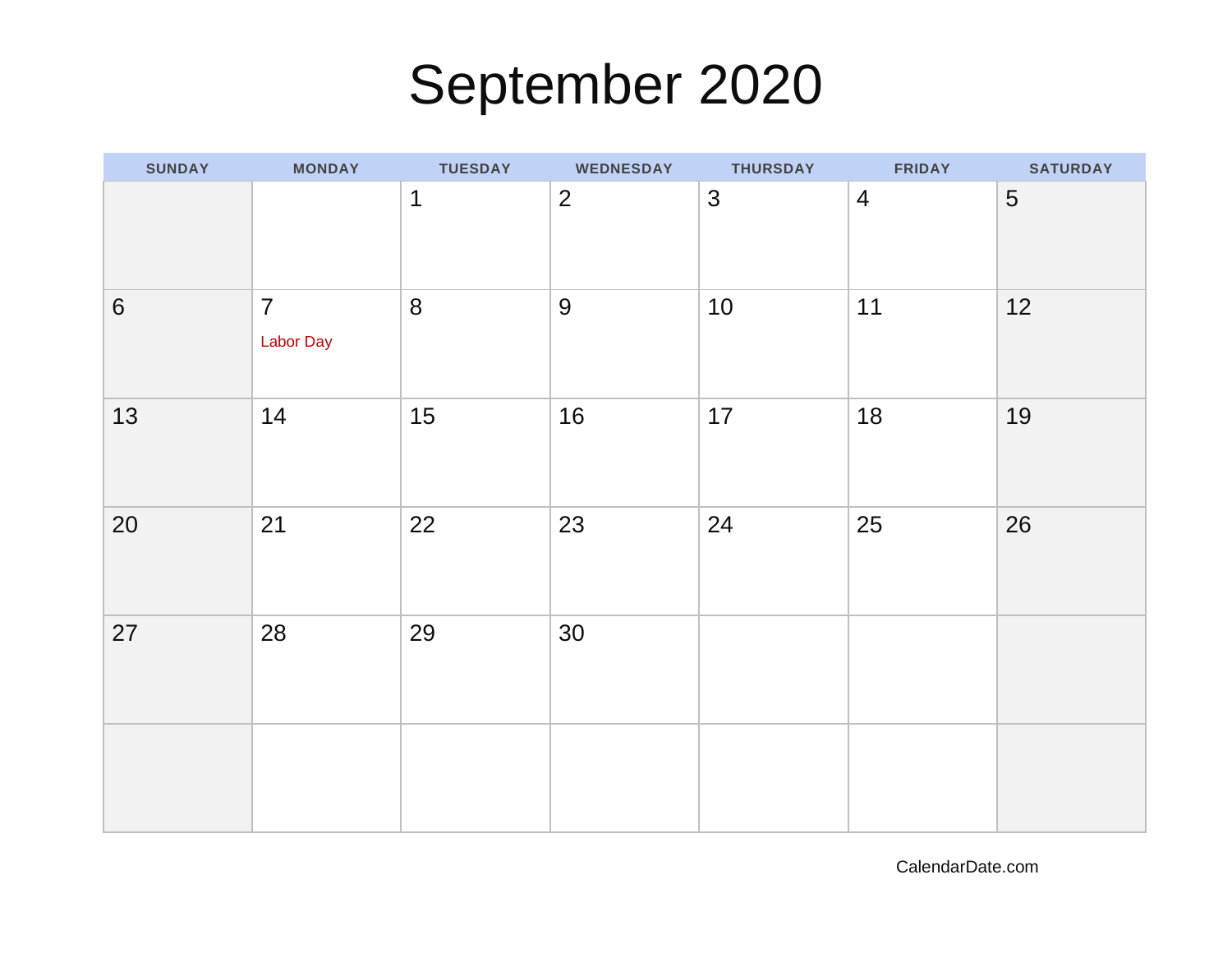### October 2020

| <b>SUNDAY</b>  | <b>MONDAY</b>             | <b>TUESDAY</b> | <b>WEDNESDAY</b> | <b>THURSDAY</b> | <b>FRIDAY</b>  | <b>SATURDAY</b> |
|----------------|---------------------------|----------------|------------------|-----------------|----------------|-----------------|
|                |                           |                |                  | $\mathbf 1$     | $\overline{2}$ | 3               |
| $\overline{4}$ | 5                         | $6\,$          | $\overline{7}$   | 8               | 9              | 10              |
| 11             | 12<br><b>Columbus Day</b> | 13             | 14               | 15              | 16             | 17              |
| 18             | 19                        | 20             | 21               | 22              | 23             | 24              |
| 25             | 26                        | 27             | 28               | 29              | 30             | 31<br>Halloween |
|                |                           |                |                  |                 |                |                 |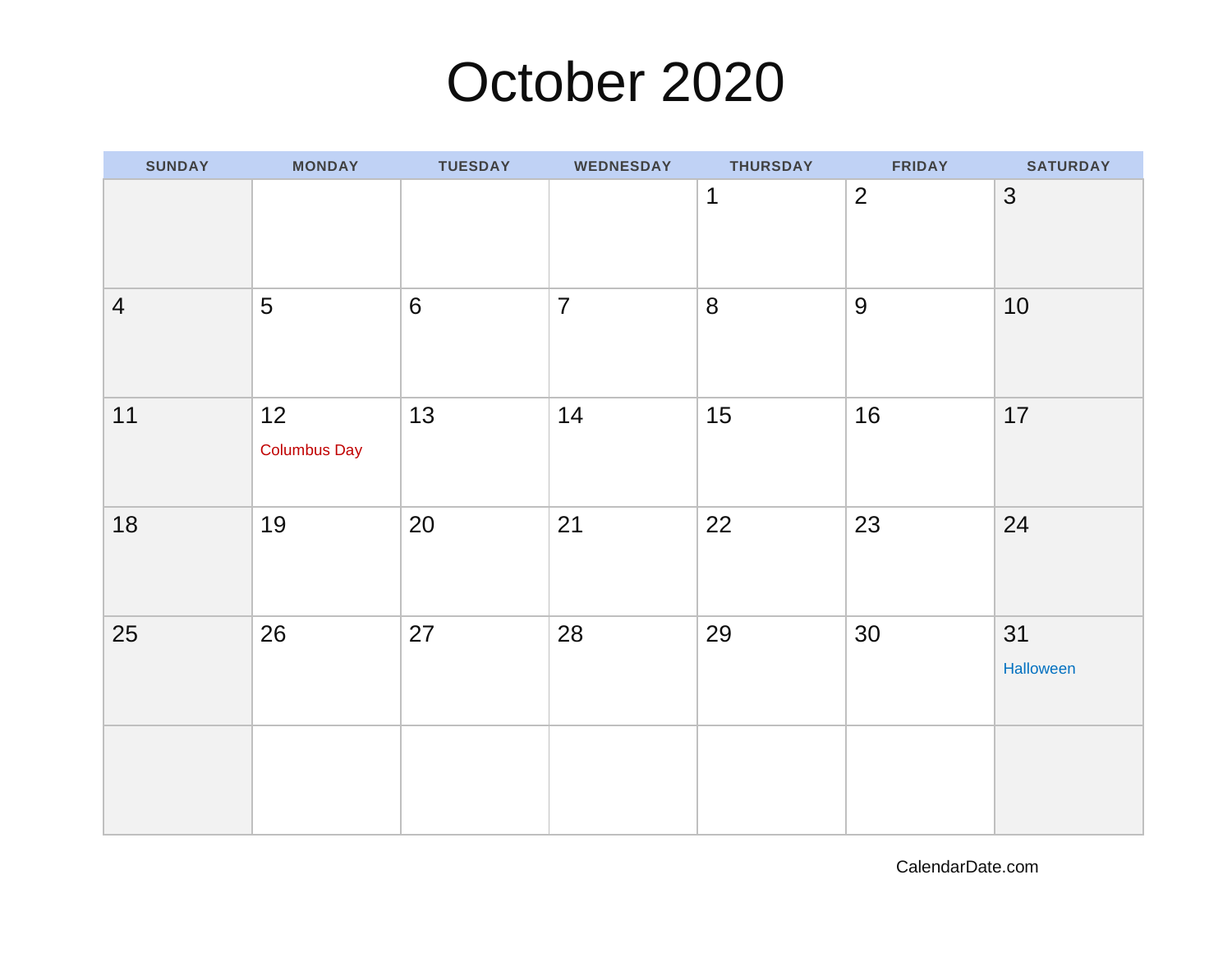### November 2020

| <b>SUNDAY</b>                                  | <b>MONDAY</b>  | <b>TUESDAY</b> | <b>WEDNESDAY</b>          | <b>THURSDAY</b>    | <b>FRIDAY</b> | <b>SATURDAY</b> |
|------------------------------------------------|----------------|----------------|---------------------------|--------------------|---------------|-----------------|
| $\mathbf{1}$<br><b>Daylight Saving</b><br>Ends | $\overline{2}$ | 3              | $\overline{4}$            | 5                  | $6\,$         | $\overline{7}$  |
| 8                                              | $9$            | 10             | 11<br><b>Veterans Day</b> | 12                 | 13            | 14              |
| 15                                             | 16             | 17             | 18                        | 19                 | 20            | 21              |
| 22                                             | 23             | 24             | 25                        | 26<br>Thanksgiving | 27            | 28              |
| 29                                             | 30             |                |                           |                    |               |                 |
|                                                |                |                |                           |                    |               |                 |